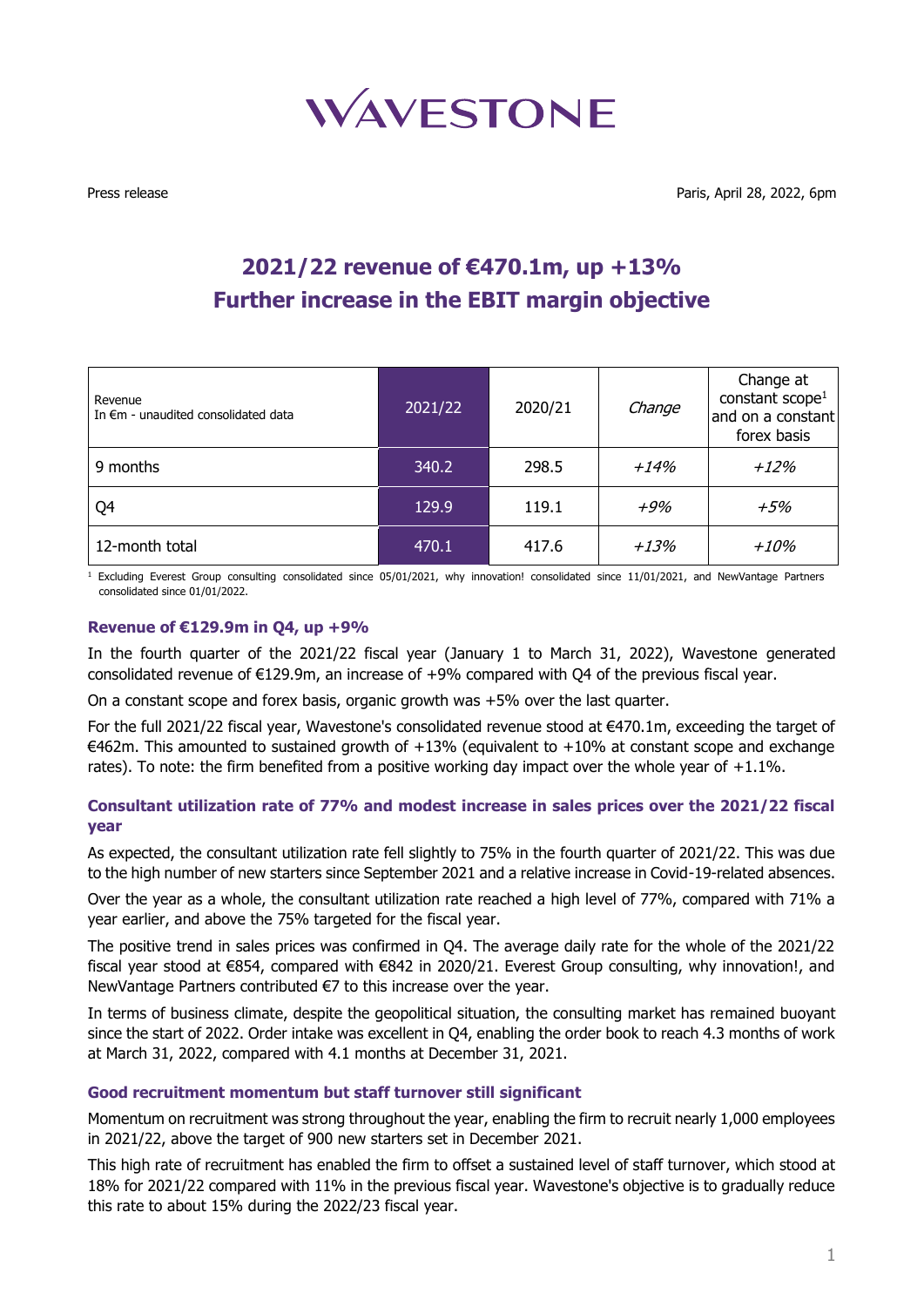At March 31, 2022, Wavestone had 3,732 employees, compared with 3,453 at March 31, 2021.

Wavestone was once again recognized as a *Great Place To Work*  $^{\circledR}$  and now stands in 1<sup>st</sup> place in the 2022 ranking of companies with more than 2,500 employees in France, as well as ranking  $3<sup>rd</sup>$  in the "50 to 100 employees" category (medium-sized companies) in Luxembourg. 86% of the firm's employees consider Wavestone to be a *Great Place To Work* ® ([see the press release of April 6, 2022:](https://www.wavestone.com/en/trade-report/wavestone-is-ranked-1st-in-france-for-great-place-to-work-2022r/) <u>[Wavestone is ranked 1](https://www.wavestone.com/en/trade-report/wavestone-is-ranked-1st-in-france-for-great-place-to-work-2022r/)st in</u> [France for Great Place to Work\)](https://www.wavestone.com/en/trade-report/wavestone-is-ranked-1st-in-france-for-great-place-to-work-2022r/).

# **Acquisition of consulting firm Nomadéis**

On April 13, 2022, Wavestone announced the acquisition of Nomadéis, a French consulting firm specializing in the environment and social responsibility. Nomadéis and Wavestone share an ambition to jointly carve a leading position in sustainable development consulting, in line with the *Impact* strategic plan (see the press [release of April 13, 2022:](https://www.wavestone.com/en/financial-report/wavestone-and-nomadeis-joins-forces-to-become-a-leading-player-in-the-field-of-sustainability/) [Wavestone and Nomadéis join forces to become](https://www.wavestone.com/en/financial-report/wavestone-and-nomadeis-joins-forces-to-become-a-leading-player-in-the-field-of-sustainability/) a leading player in the field of [sustainability\)](https://www.wavestone.com/en/financial-report/wavestone-and-nomadeis-joins-forces-to-become-a-leading-player-in-the-field-of-sustainability/).

Founded in 2002 and based in Paris, Nomadéis has worked on over 700 projects across 70 countries, establishing itself as a key player in supporting the energy, environmental, and social responsibility transitions of companies and public-sector institutions. In 2021/22, Nomadéis achieved an estimated turnover of €1.9m, up +28%, with break-even profitability.

Wavestone has acquired a 100% stake in Nomadéis, funded from cash reserves. The purchase price amounts to €2.8m in enterprise value. Nomadéis has been consolidated into Wavestone's accounts since April 1, 2022.

## **Further increase in the profitability objective for 2021/22**

In the light of solid levels of business activity in 2021/22 and an upward trend in sales prices, Wavestone is again raising its annual profitability target. The firm is now aiming for an EBIT margin above 15.5% over the fiscal year, compared with the target of 13% at the start of the year, which was raised to 15% in December 2021.

This objective takes into account the consolidation of Everest Group consulting since May 1, 2021, why innovation! since November 1, 2021, and NewVantage Partners since January 1, 2022.

# **Outlook for the 2022/23 fiscal year**

The consulting market remains buoyant at the start of the 2022/23 fiscal year with clients showing a clear appetite for transformation.

Wavestone begins the year with the objective of achieving organic revenue growth of more than 5%. In parallel, the firm will continue to pursue external growth with the objective of making new acquisitions; the US and the UK remain the priorities, without ruling out tactical purchases in France.

Against an inflationary backdrop, close attention will be paid to salary levels over the fiscal year. While the firm did not see any significant inflation in remuneration in 2021/22, over 2022/23 it will ensure that its salary policy is adjusted accordingly to maintain the firm's competitiveness in HR terms.

Although the sustained pace of recruitment will enable mitigation of the effects of salary inflation on average compensation, Wavestone has set itself the objective of continuing to increase sales prices, in order to manage the price-to-salary ratio in the best possible way.

The other focus of the fiscal year will be the evolution of the economic climate against a much more uncertain backdrop, in particular due to the conflict in Ukraine. The firm is being especially vigilant with respect to the risk of a downturn in demand and has decided to maintain an intense level of business-development activity to build resilience against this risk. To note: Wavestone does not operate in either Russia or Ukraine.

Wavestone will share its financial objectives for the 2022/23 fiscal year on May 31, 2022 – the date of publication of its 2021/22 annual results.

**Next event**: publication of the 2021/22 annual results, Tuesday, May 31, 2022, after Euronext market closing.